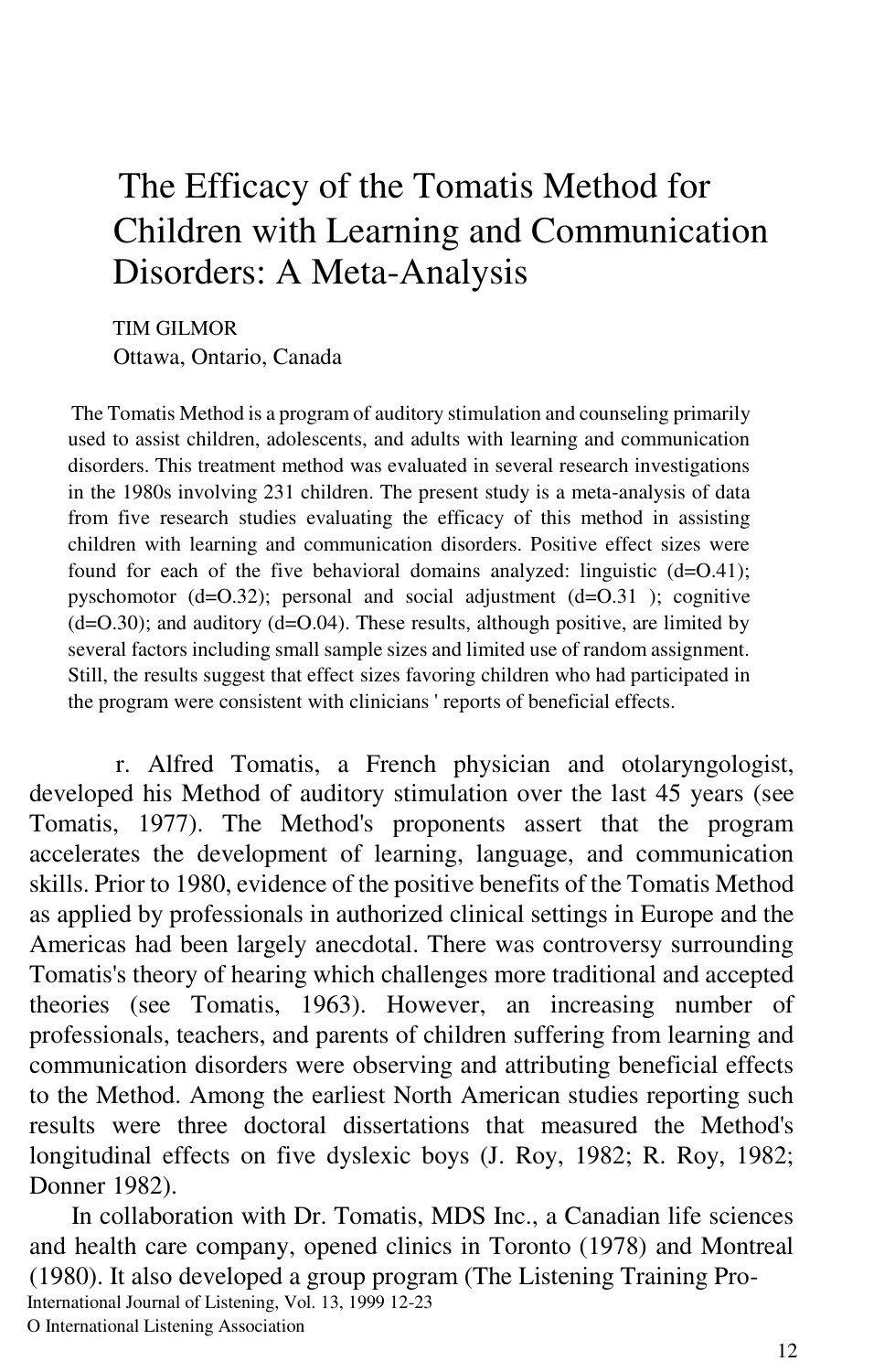gram or LTP) for application in schools (1981). A number of studies were also undertaken at this time to evaluate the Method's efficacy in treating the language and learning disorders of children and adolescents. The results of these studies held some promise but were mixed. With the advent of metaanalytic methodolgy (Hunter & Schmidt, 1990), this author was curious to see whether a meta-analysis might provide a more definitive evaluation of the Tomatis Method's effectiveness, as measured by the psychological and educational tests employed in these studies.

#### **BACKGROUND**

Beginning in 1980, under the auspices of MDS' Professional Advisory Board, one internal and four external research projects were undertaken in an earnest effort to lend scientific credibility to the Method. Each study used authorized equipment and programs consisting of approximately 100 hours of auditory stimulation. The internal study was conducted at the Tomatis Cenü•e in Toronto, Ontario. Children ages six to fourteen with learning and communication difficulties were assessed using standardized measures of aptitude, achievement, and adjustment before and after they completed the program (Gilmor, 1982; 1984). The findings coincided with parental reports of improvement in learning and communication skills and general adjustment. The average time between pretest and post-test was 13 months for the 102 children.

The second study (the first of four treatment group/control group studies) was carried out under the direction of Dr. Byron Rourke of the University of Windsor, Ontario. The progress of 25 learning disabled children from nine to fourteen years of age was tracked quarterly over a oneyear period. Results favoring the performance of children in the treatment (Tomatis) group were found on measures of general adjustment, problemsolving ability, reading, and hand-eye coordination (Rourke & Russell, 1982).

Another neuropsychologist, Dr. Barbara Wilson of North Shore University Hospital, directed a third study at the hospital's Preschool Development Program in which 26 language-impaired preschool children were evaluated. Children who received the Tomatis Method showed significantly greater gains over a nine-month period than the matched control group on tests of auditory processing skill and in their general communication skills as observed by their parents and teachers (Wilson, Iacoviello, Metlay, Risucci, Rosati, & Palmaccio, 1982). An extended follow-up evaluation was attempted the following year, but the number of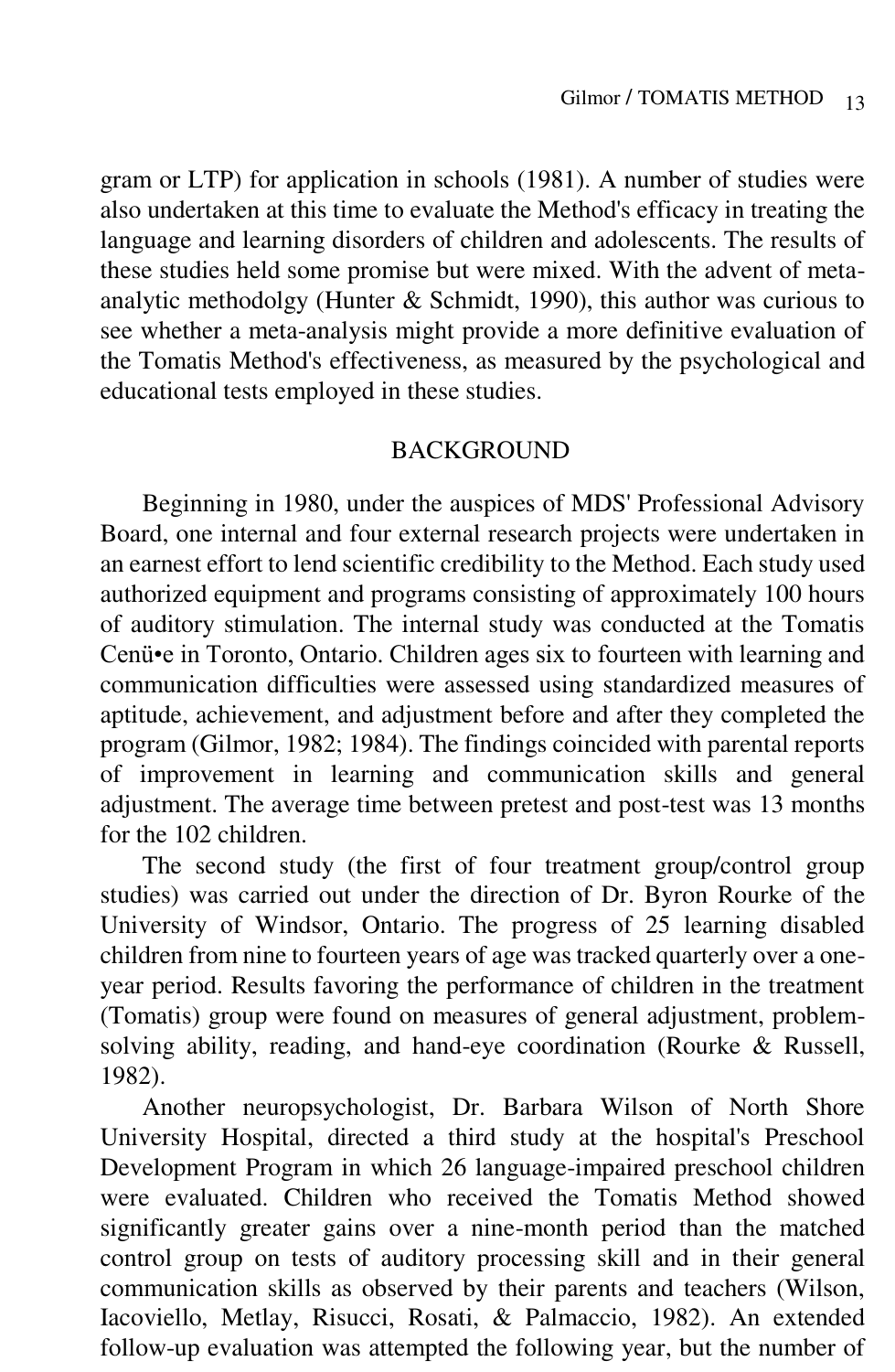control group children available for re-testing was too small to permit meaningful data analysis (Wilson, Palmaccio, Metlay & Risucci, 1984).

A fourth study directed by Dr. John Kershner of the Ontario Institute for Studies in Education began in 1983. Initial findings were first reported in the doctoral dissertation of Richard Cummings (1985). The progress of 32 underachieving children, ages eight to twelve years, was evaluated. They were attending the MacLachlan Preparatory School, a private school with remedial learning programs. Results showed that, while both the treatment and control groups made significant gains on academic and linguistic measures over a 20-month period, there was no appreciably greater gain on the part of the children who received the Listening Training Program, the modified version of the Tomatis Method designed for use in schools (Kershner, Cummings, Clarke, Hadfield, & Kershner, 1986; 1990). In fact, the only statistically significant difference found between the treatment group and control group subjects, on a measure of auditory processing skill, favored the latter. Based on this finding and on the absence of statistically significant results favoring the treatment group, the authors chose to draw strong negative conclusions about the Method's efficacy.

A fifth study directed by Peter Mould, Chief Remedial Teacher of Brickwall House, East Sussex, England, followed the progress of two groups of 46 severely dyslexic boys, ages ten to fifteen, over a two-year period. Their performance on standardized tests of aptitude, achievement, and adjustment showed appreciably greater improvement favoring the treatment group who received the Listening Training Program (Mould, 1985 ; Gilmor & Mould, 1994). In contrast to the earlier studies, the boys in this sample were a much more homogeneous group, all with significant reading disabilities (i.e., dyslexic). They also lived in residence at this publicly funded school, reducing the mitigating influences of home and social environment during the time of the two-year evaluation.

Results in all but the Kershner et al. (1990) study showed trends favoring the treatment group on one or more measures. However, the number of statistically significant findings was insufficient for any of the authors to draw firm conclusions. Also, each study suffered from one or another methodological shortcoming characteristic of applied research.

For example, treatment and control group differences in IQ scores required Rourke and Russell (1982) to take special measures in the analysis of their results. In the Wilson et al. study (1984), disproportionate attrition of children in the control group weakened the power of the statistical analyses in the follow-up testing. In the Brickwall studies, children were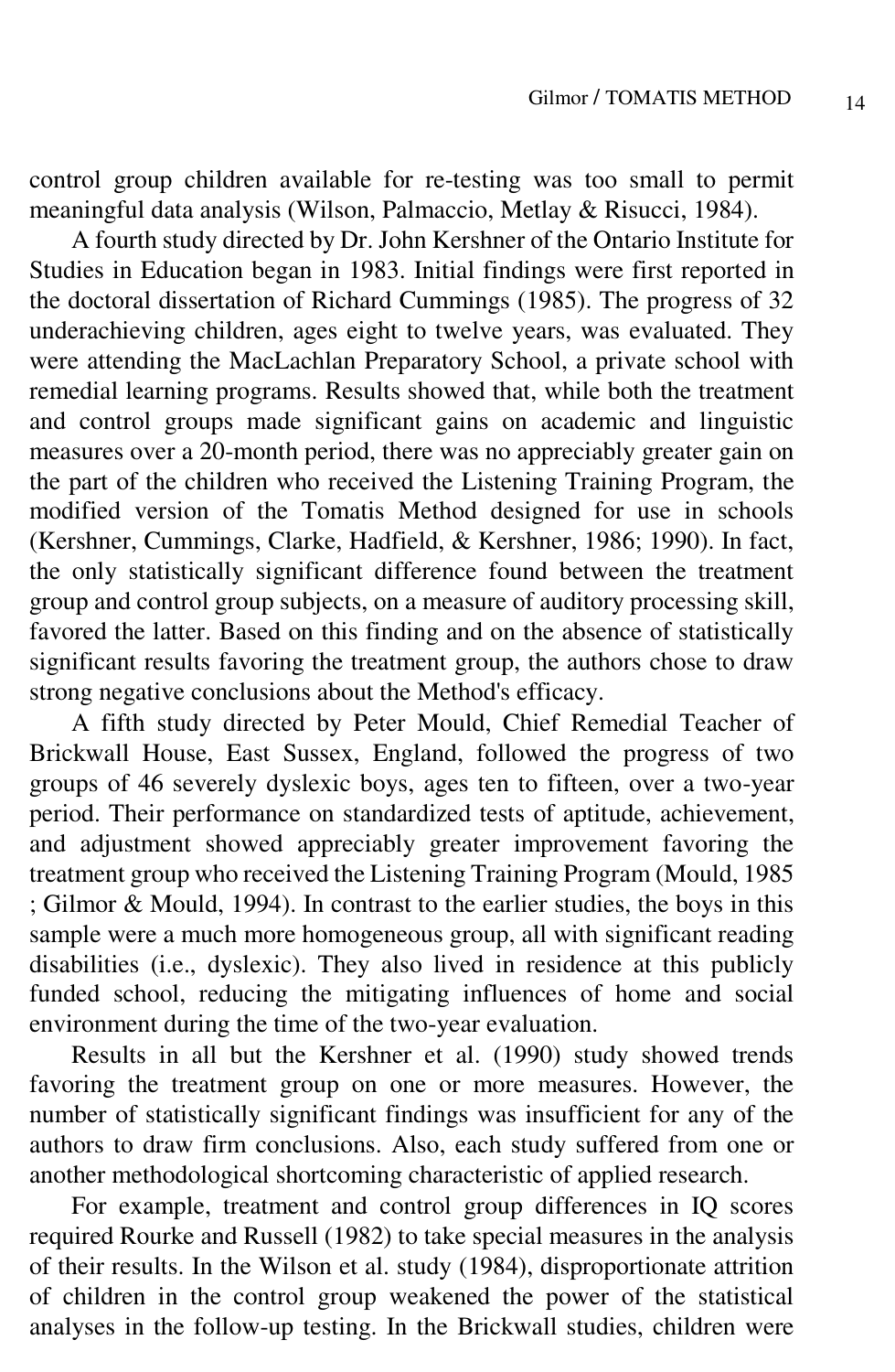closely matched on all measures, but could not be completely randomly assigned due to class scheduling constraints.

In the Kershner et al. study (1986; 1990), the children were randomly assigned to groups. However, the group children received a placebo treatment regimen. It included auditory memory training, audio-vocal feedback using a letter naming task (similar to the treatment group), relaxation tapes, and direct instruction in oral and silent reading and reading comprehension, individualized to meet their needs (see Cummings, 1985, pp. 83-85). While the intention was to control for possible placebo effects, the net result was contamination of the control group. The control group children received three interventions that the treatment group did not receive. They also received a fourth intervention which paralleled a component of the Tomatis treatment. This was in addition to the remedial education program all the children were receiving in class.

#### META-ANALYSIS

The Hunter-Schmidt (1990) psychometric meta-analysis method used in this study is based on the hypothesis that much of the variation in results across studies may be due to statistical and methodological artifacts rather than to substantive differences in underlying population relationships. Some of these artifacts also reduce the effect sizes below their true, or population, values. The method determines the variance attributable to artifacts (e.g., sampling error) and subtracts that amount from the total amount of variation. This results in an estimate of the true variation across studies and of the true average effect size (Hunter & Schmidt, 1990).

#### **METHOD**

The effect sizes used in this meta-analysis were standardized mean differences (Cohen's d) between the Tomatis Method treatment groups and the control groups. A positive d indicates that the Tomatis Method treatment group showed better performance than the control group. The d effect size statistic is expressed in standard score units. Thus, a d score of 1.0 would indicate that the treatment group scored one standard deviation above the control group. In layman's terms, it means that if children were performing at the 50<sup>th</sup> percentile prior to treatment, they could be expected to perform at the 84th percentile following the treatment.

For this meta-analysis, the effect sizes were corrected for sampling error only. The mean observed effect size was used in the sampling error variance formula. The computer program used for the analysis is described in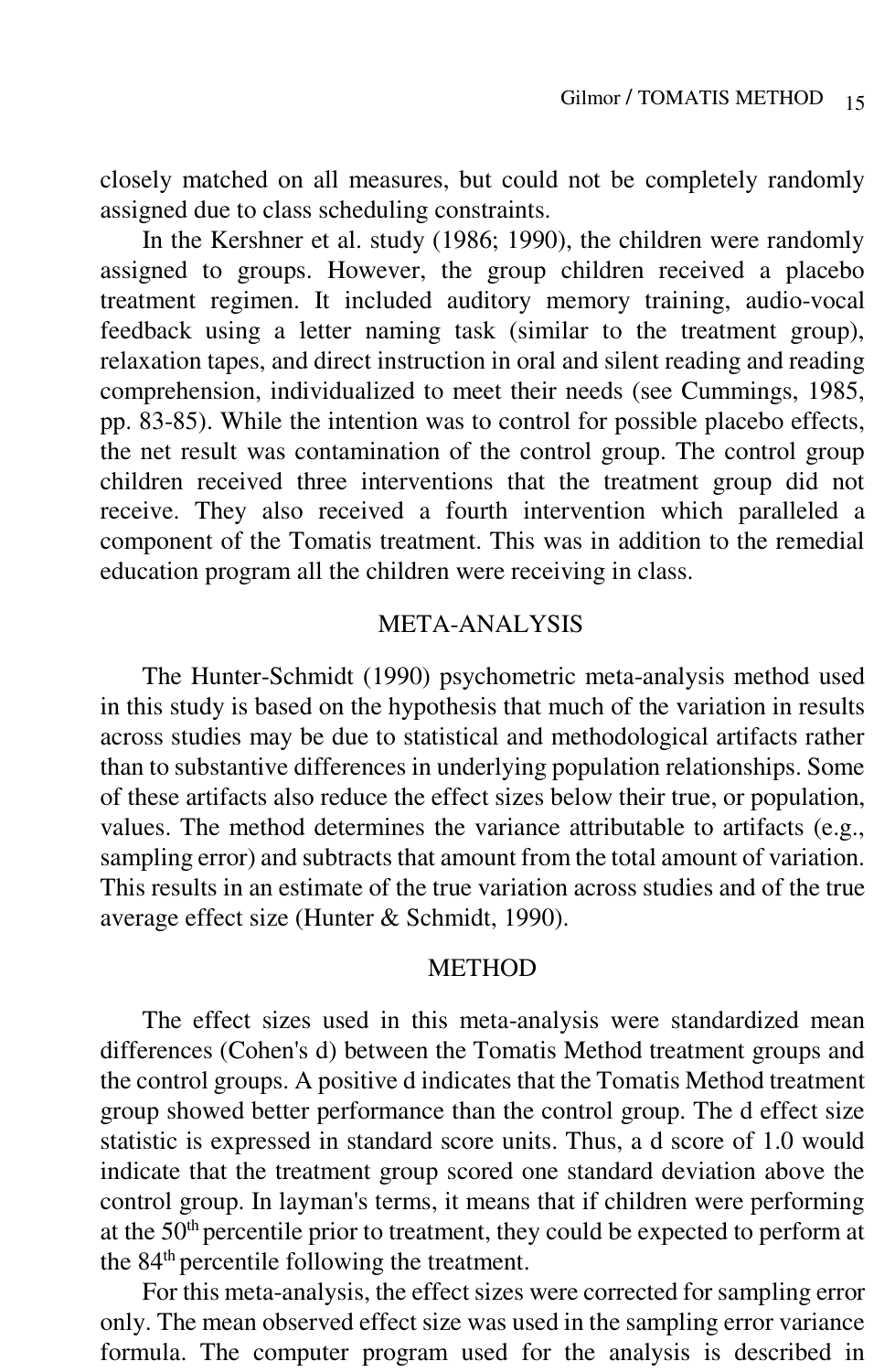McDaniel (1986). Additional detail on the program is presented in Appendix B of McDaniel, Schmidt, and Hunter (1988). The mean d effect sizes are offered as the best estimate of the true effectiveness of the Tomatis Method intervention.

There are at least three contributing factors to the variance in the population distribution. First, the studies differed somewhat in the manner in which the Tomatis Method intervention was implemented. Variations across studies in the frequency and duration of treatment would likely have caused variation across studies in the magnitude of the effect sizes.

Second, variance in the population distribution may be due to differences across studies in the manner in which treatment and control groups were formed. For example, some studies may have had more comparable control and treatment groups prior to the treatment intervention than others. Less comparable treatment and control groups may yield a smaller effect size than average if the control group was less disadvantaged than the treatment group. Alternatively, less comparable treatment and control groups may yield a larger than average effect size if the control group was more disadvantaged than the treatment group. Note that random assignment to groups, on average, will minimize pre-treatment differences between the control and treatment groups, but it does not rule out group differences in any given study. For the effect sizes drawn from studies without random assignment, the possibility of noncomparable treatment and control groups is more likely than in the study that used random assignment.

A third source of variance in the population distribution is the level of treatment received by the control groups. Studies employing control groups that received no effective treatment would likely yield larger effect sizes than studies where the control group received some services that had remedial effects. The magnitude of these three sources of variance cannot be estimated in this data set. However to the extent that the variance produced by these sources is nontrivial, the population variance estimates produced in these studies are likely to overestimate the actual variability in the population effect sizes.

Each of the five studies was reviewed. The first step was to cluster the 75 dependent variable measures used in the studies into meaningful categories or domains of behavior. On an a priori basis, the dependent variables were assigned to the following categories: Auditory Domain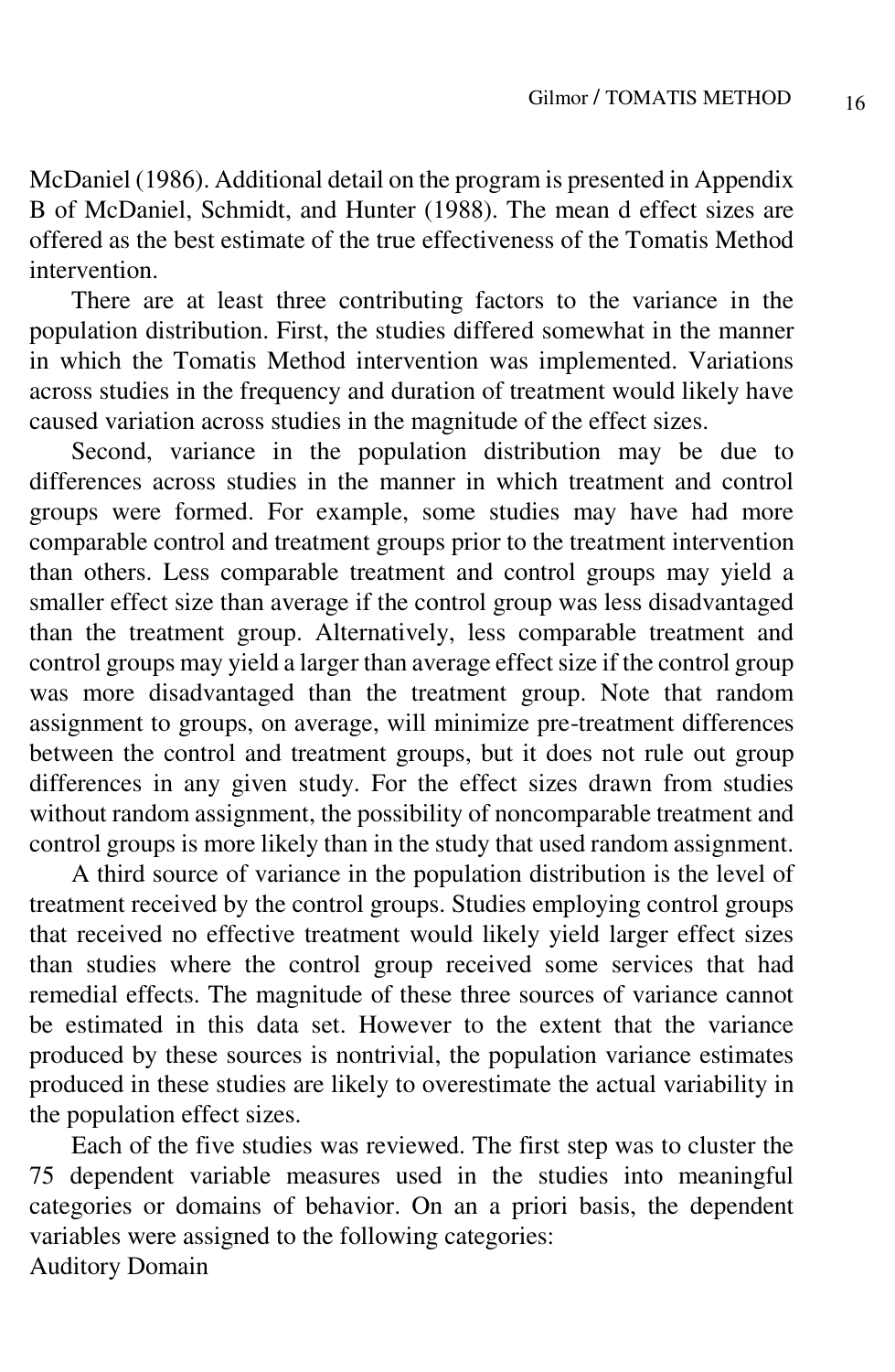The measures included the Auditory Closure Test; Seashore Rhythm Test; Speech Sounds Perception; Auditory Analysis Test; Sentence Memory; GFW (Quiet and Noise); and Sound Mimicry.

#### Cognitive Domain

The measures included the Wechsler Intelligence Scale for Children (WISC-R); British Abilities Scales (BAS); and British Picture Vocabulary Scale (BPVS).

#### Linguistic Domain

The measures included the Wide Range Achievement Test (WRAT); Verbal Fluency Test; Test of Written Language (TOWL); Phonetic Accuracy; Oral Reading (Gray); Monroe Sherman Reading Comprehension Test; Syllabication Test; Wilson Iacoviello Gilmor Inventory for Parents and Teachers (WIG); Articulation Test; and Myklebust Pupil Rating Scale (PRS) Verbal Subscale.

#### Personal and Social Adjustment Domain

The measures included the Personality Inventory for Children (PIC); Coopersmith Self Esteem Inventory (SEI); WIG Adjustment Subscale; CBC Parent and Teacher Index (CBC); and Myklebust Pupil Rating Scale (PRS) Nonverbal Subscale.

#### Psychomotor Domain

The measures included the Trails A & B; Grooved Pegboard; WIG Physical Subscale; and Motor Index.

The decision rules were as follows:

- 1. With one exception, only post-test comparisons between treatment and control groups were used. No data were excluded from the analysis. The one exception was that data from Gilmor (1982; 1984) were included in this analysis. Gilmor had no control group and therefore the effect sizes reflected changes from pretest to post-test.
- 2. When comparisons were made at many intervals, only data from the longest time interval from initial treatment were used.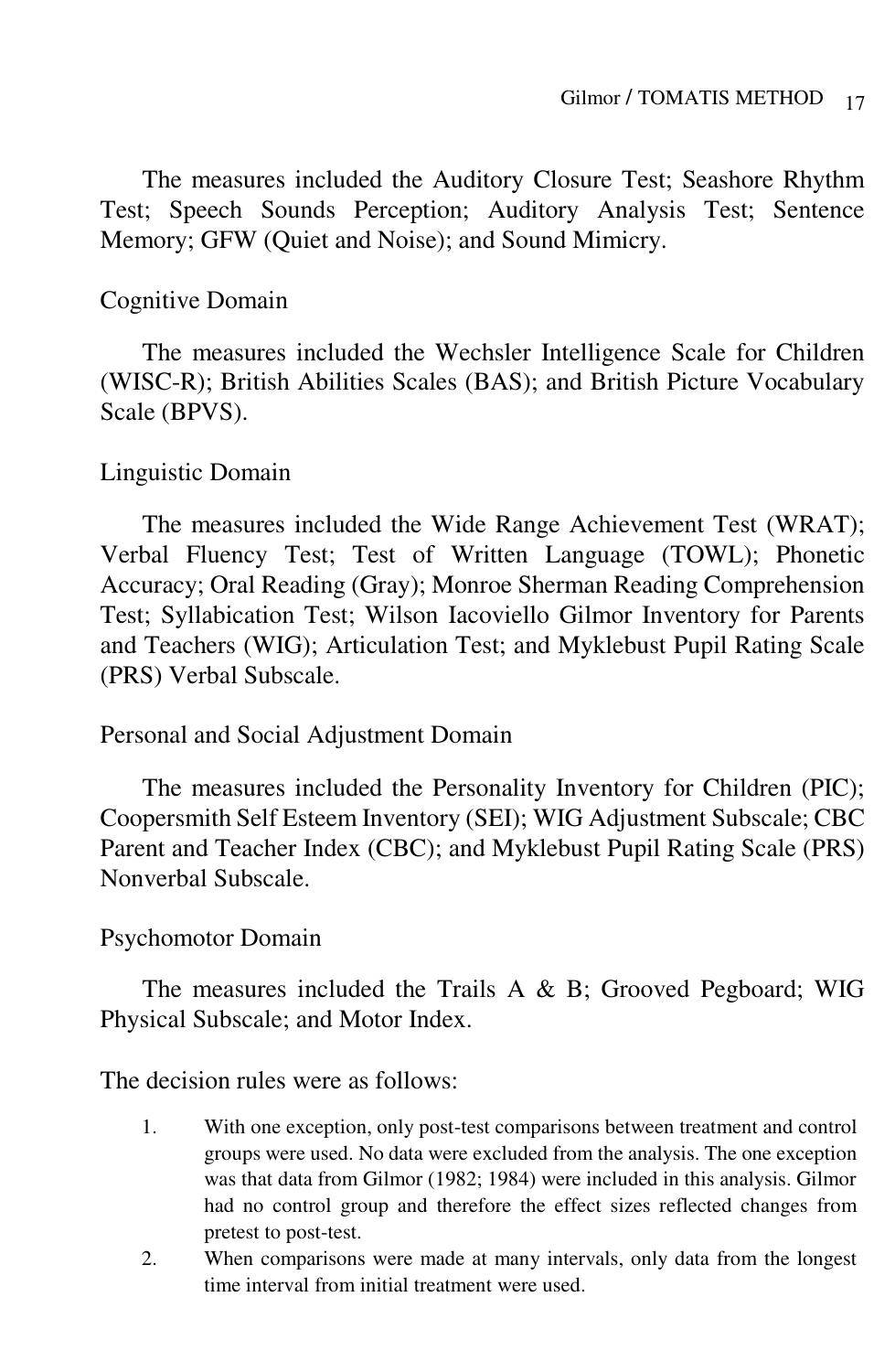- 3. All results were adjusted for directionality (i.e., higher scores indicating improvement). Two observers checked data coding.
- 4. Only studies using authorized Tomatis Method procedures and equipment (Electronic Ear Model IV, Agnew & Associates) were included.

This delineation of the decision rules permits interested readers to replicate our results.

#### RESULTS

Table 1 presents the data that entered the meta-analysis broken out by behavioral domain and source. For each behavioral domain, one effect size for each sample was used. When a study reported more than one effect size per sample for a given behavioral domain, the effect sizes were averaged to obtain a single effect size.

Table 2 presents the meta-analysis for each of the behavioral domains. The strongest effects due to treatment were found for the: Linguistic Domain (mean effect size  $= 0.41$ ); Psychomotor Domain (mean effect size  $= 0.32$ ); Personal and Social Adjustment Domain (mean effect size = 0.31); and, Cognitive Domain (mean effect size  $= 0.30$ ). A relatively weaker result was found for the Auditory Domain (mean effect size  $= 0.04$ ). The residual standard deviation is the amount of variance in the effect sizes across studies that cannot be attributed to random sampling error. A substantial amount of the variability across studies could be attributed to random sampling error. The 95% credibility interval represents a band around the mean coefficient reflecting variance not attributable to sampling error.

#### **DISCUSSION**

The results presented in this article confirm that the trends reported in the individual studies favor the treatment group participants in four of the five behavioral domains sampled with mean effect sizes in all domains except auditory ranging from 0.30 to 0.41. An intervention that moves the freated population .3 to .4 of a standard deviation in a favorable direction has important utility. It means that a child performing at the 50<sup>th</sup> percentile

TABLE 1

Data Contributing to the Meta-analysis. Effect Sizes, Sample Sizes, and Data Sources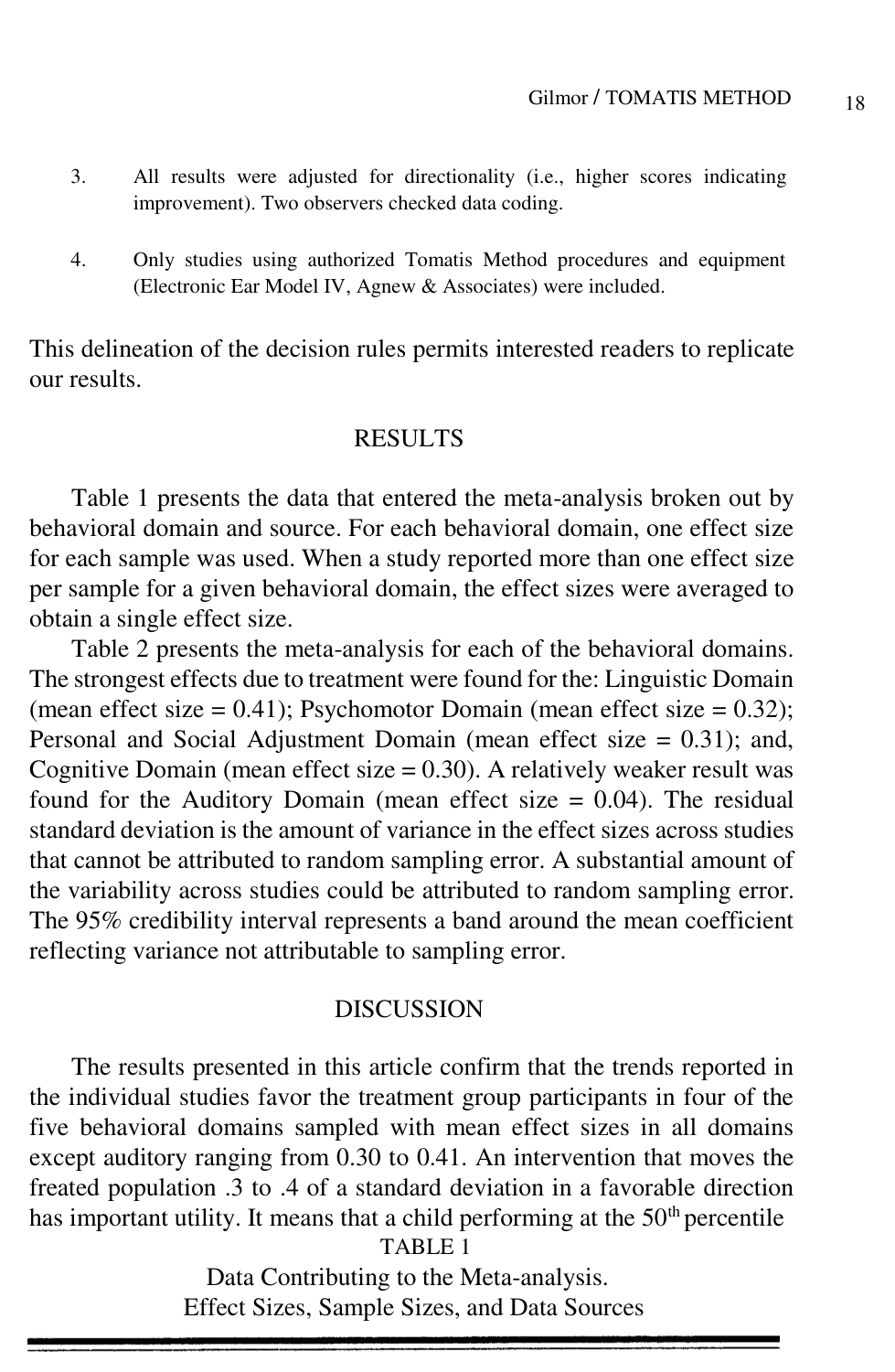#### Linguistic Domain

| d effect | Sample size<br>Data source | size                                                             |  |  |  |  |
|----------|----------------------------|------------------------------------------------------------------|--|--|--|--|
| .06      | 26                         | Kershner, J., Cummings, Clarke, Hadfield, & Kershner, B. (1990). |  |  |  |  |
| .61      | 25                         | Rourke & Russell (1982).                                         |  |  |  |  |
| .44      | 26                         | Wilson, Iacoviello, Metlay, Risucci, Rosati, & Palmaccio (1982). |  |  |  |  |
| .60      | 24                         | Gilmor & Mould (1994), (1983/1984 sample).                       |  |  |  |  |
| .87      | 22                         | Mould (1985), (1982/1983 sample).                                |  |  |  |  |
| .29      | 102                        | Gilmor (1982; 1984).                                             |  |  |  |  |
|          | <b>Psychomotor Domain</b>  |                                                                  |  |  |  |  |
| .04      | 25                         | Rourke & Russell (1982).                                         |  |  |  |  |
| .18      | 26                         | Wilson, Iacoviello, Metlay, Risucci, Rosati, & Palmaccio (1982). |  |  |  |  |
| .51      | 102                        | Gilmor (1982; 1984).                                             |  |  |  |  |
|          |                            | Personal and Social Adjustment Domain                            |  |  |  |  |
| .15      | 26                         | Kershner, J., Cummings, Clarke, Hadfield, & Kershner, B, (1990). |  |  |  |  |
| .34      | 25                         | Rourke & Russell (1982).                                         |  |  |  |  |
| $-02$    | 26                         | Wilson, Iacoviello, Metlay, Risucci, Rosati, & Palmaccio (1982). |  |  |  |  |
| .16      | 24                         | Gilmor & Mould (1994), (1983/1984 sample).                       |  |  |  |  |
| 1.11     | 22                         | Mould (1985), (1982/1983 sample).                                |  |  |  |  |
| .28      | 102                        | Gilmor (1982; 1984).                                             |  |  |  |  |
|          | Cogniüpe Domain            |                                                                  |  |  |  |  |
|          |                            | Kershner, J., Cummings, Clarke, Hadfield, & Kershner, B. (1990). |  |  |  |  |
| .0826    |                            |                                                                  |  |  |  |  |
| .46 24   |                            | Gilmor & Mould (1994), (1983/1984 sample).                       |  |  |  |  |

### Auüory Domün

| $-.55$ | 26 | Kershner, J., Cummings, Clarke, Hadfield, & Kershner, B. (1990). |
|--------|----|------------------------------------------------------------------|
| .47    | 25 | Rourke & Russell (1982).                                         |
| .23    | 26 | Wilson, Iacoviello, Metlay, Risucci, Rosati, & Palmaccio (1982). |

## TABLE 2

Meta-analyses of Effect Sizes Summarizing the Efficacy of the Tomatis Method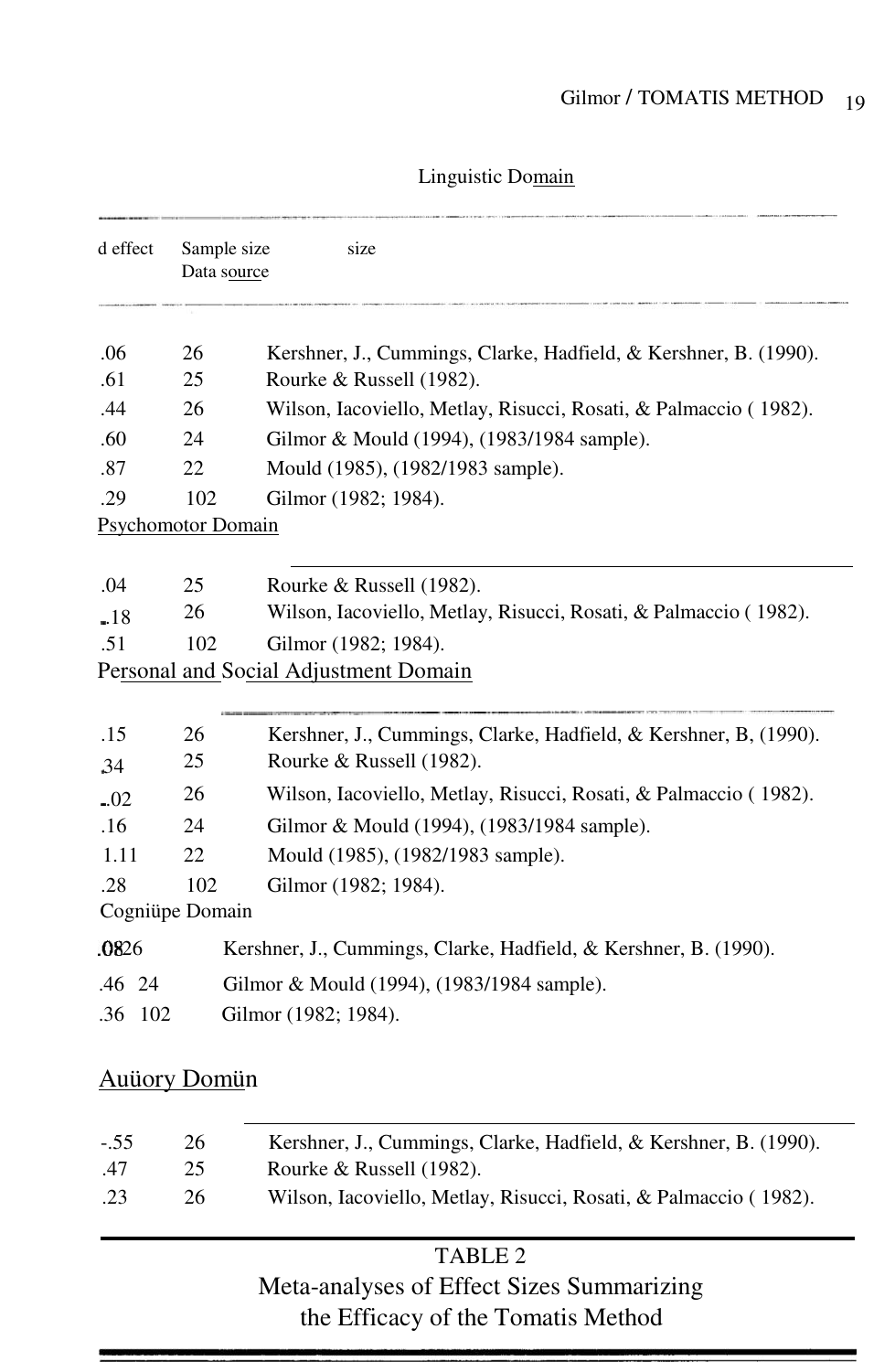| Distribution<br>Analyzed           | Number of<br>effect sizes | Number Of<br><b>Observations</b> | <b>Effect Size</b><br><b>Observed Distribution</b> |      |             |                  |
|------------------------------------|---------------------------|----------------------------------|----------------------------------------------------|------|-------------|------------------|
|                                    |                           |                                  | Mean SD                                            |      | Residual SD | 95 % credibility |
| Linguistic                         | 6                         | 225                              | .41                                                | .22  | .00         | .4 1 to .41      |
| Psychomotor                        | 3                         | 153                              | .32                                                | .28  | .00         | .32 to .32       |
| Personal and<br>social adjustment. | 6                         | 225                              | .31                                                | .28  | .00.        | .31 to .31       |
| Cognitive                          | 3                         | 152                              | .30                                                | .18  | .00         | .30 to .30       |
| Auditory                           | 3                         | 77                               | .04                                                | 0.44 | 0.18        | $-.32$ to $.41$  |

prior to treatment could be expected to perform at the  $62<sup>nd</sup>$  to  $65<sup>th</sup>$  percentile after treatment. Given the fact that these children were having significant learning difficulties and were already receiving additional remedial help, these differences in performance improvement are compelling.

The low effect size for the auditory domain derives from the contrasting results found in the Kershner et al. study (1990) and those found in the Rourke and Russell (1982) and Wilson et al. studies (1982; 1984). Rourke and Russell reported that the treatment group's performance on the Seashore Rhythm Test was significantly sfronger than that of the control group. The reverse was found by Kershner et al. (1990) on the same measure. Wilson et al. (1982) reported a finding similar to Rourke and Russell's on a different auditory measure. It is difficult to reconcile Kershner et al. 's finding, other than to question whether one or another of the "placebo" interventions they introduced may have influenced their control group's performance on this measure. Auditory tests of this kind generally have lower reliability than linguistic or cognitive measures, especially with younger learning disabled children. Different methods of assessing auditory processing skills, including neurophysiological measures, must be employed in further evaluating the changes in listening attributed to the Tomatis Method by clinicians and parents.

Some caution is warranted in interpreting the results of this metaanalysis. First, the sample sizes are small. There were between 22 and 26 children in each of the four treatment group/control group studies. Second, while groups were matched as closely as possible for age, degree of disability, and general adjustment, fully randomized assignment of children to groups was possible in only one. Constraints inherent in doing field research accounted for this. In some instances, parents were not ready to have their children assigned to a control group (Wilson et al., 1982). In other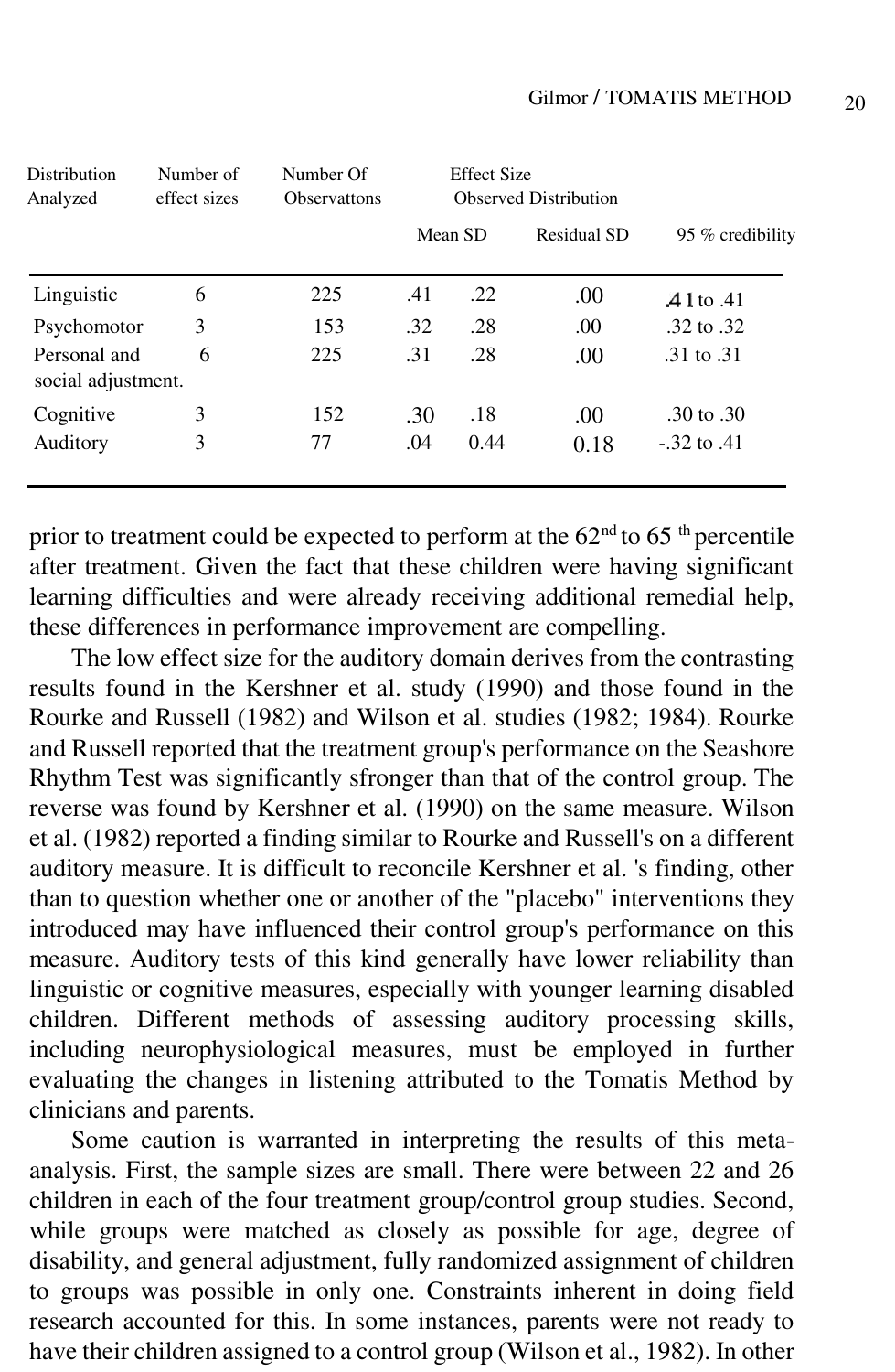cases, minimizing the disruption of class schedules precluded random assignment for some students (Mould, 1985). Finally, unlike the other studies reported, the pretest and posttest data gathered by this author used the children as their own controls. Nonetheless, considering the context in which these studies were carried out, the results can be considered supportive of the efficacy of the Tomatis Method. It suggests that something important is being achieved with this form of auditory stimulation above and beyond what other approaches have provided.

One thing is clear overgeneralization from the results of a single study on the part of any author must be met with caution. Research in this area often employs relatively small numbers of subjects. A clear understanding of the nature and extent of the efficacy of the Tomatis Method can only be achieved through multiple studies whose results are appropriately cumulated. Proponents, practitioners, and critics of the Tomatis Method may best serve the interests of disadvantaged children by conducting additional careful and systematic research so that remaining questions and issues concerning its effects can be addressed.

For those interested in case studies of young people whose lives have been changed by the Tomatis Method, Paul Madaule's book, When Listening Comes Alive (1994), is a good source. Thompson (1993) has summarized the relevance of Tomatis's theory and method to education. The application of Tomatis's ideas to early childhood development is presented in an article by Gilmor (1989). Thompson and Andrews (1999) discuss the fact that the field of Sound Training has grown out of Tomatis's breakthrough research and technology. It has expanded to a variety of educational, training, and healing methods. Unfortunately, Tomatis's seminal work in the field of auditory processing has not been sufficiently acknowledged by researchers and theorists in North America. In part, this may stem from the fact that, until recently, his original work was only available in French. It is the author's hope that this will change and that the potential benefit of his contribution can be fully realized.

#### **NOTES**

Author's Note: Tim Gilmor, Ph.D., is a psychologist in private practice in Ottawa, Ontario, Canada. Michael A. McDaniel, Ph.D., University of Akron, served as the statistical consultant on this project. He audited the data, calculated the meta-analysis statistics, and contributed to the methods and results section of the manuscript. For infonnation about the Tomatis Method, contact Paul Madaule, The Listening Centre, 599 Markham Street, Toronto, Ontario, M6G 2L7, Canada, 416-588-4136 or Billie Thompson, Ph.D., Sound Listening and Learning Center, 2701 E Camelback Road, Suite 205, Phoenix, AZ 85016, 602-381-0086.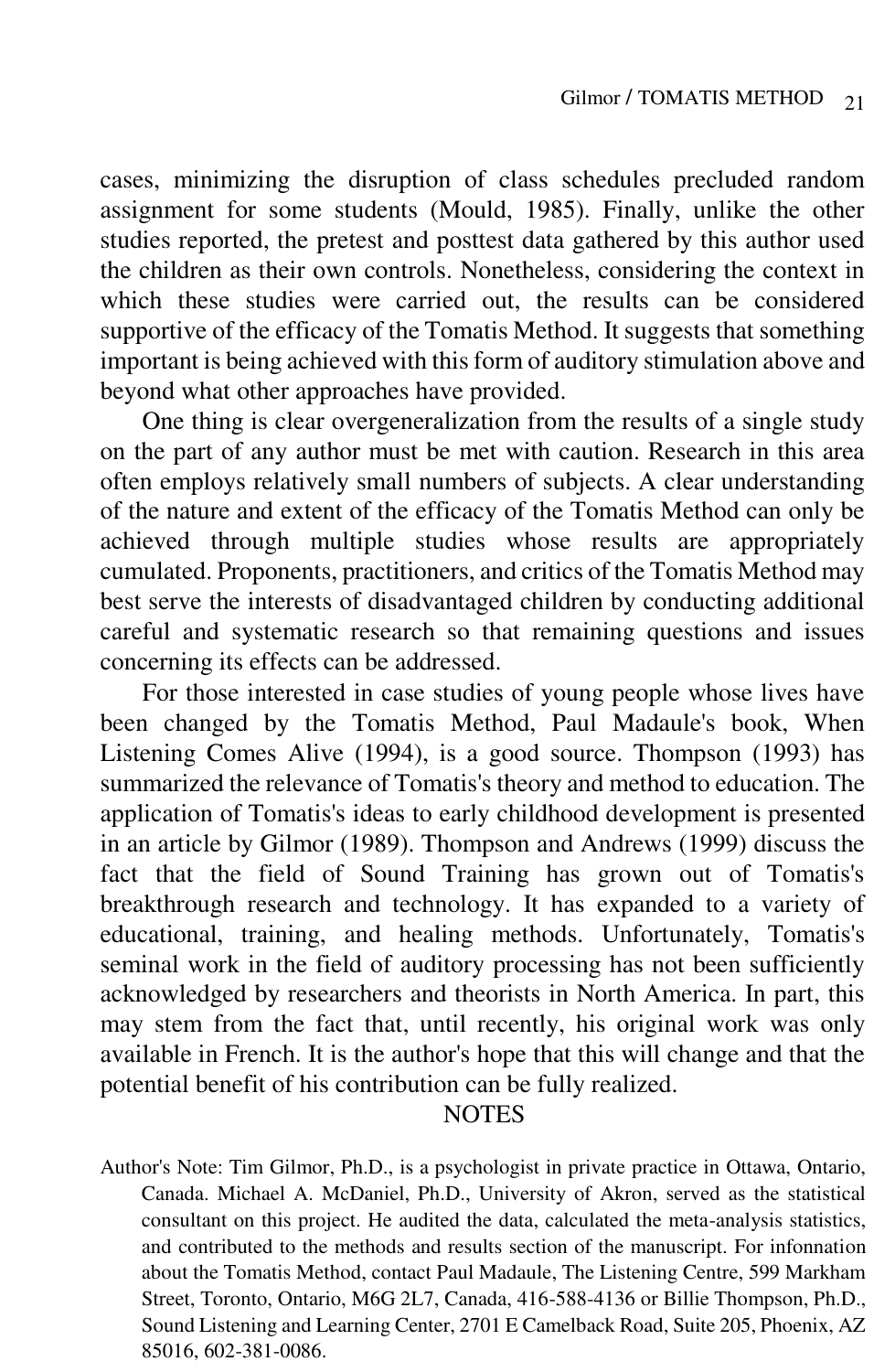#### REFERENCES

- Cummings, R. (1985). An evaluation of the Tomatis listening training program. Doctoral Dissertation, Ontario Institute for Studies in Education, University of Toronto.
- Donner, J. (1982). Audio-Psycho-Phonological remedial training in relation to the psychosocial and personality adjustment of dyslexic boys. Doctoral Dissertation, University of Ottawa.
- Gilmor, T.M. (1982). A Pre-test and post-test survey of children 's and adolescents ' performance before and after completing the Tomatis Program. Research Report, MDS Inc., Toronto, Ontario.
- Gilmor, T.M. (1984). A pre-test and post-test survey of children 's and adolescents ' performance before and after completing the Tomatis Program. Final Report, MDS Inc., Toronto, Ontario.
- Gilmor, T.M. (1989). The Tomatis Method and the genesis of listening. Pre- and PeriNatal Psychology, 4 (1), 9-26.
- Gilmor, T.M., & Mould, P. (1994). An evaluation of dyslexic boys ' response to the Tomatis Listening Training Programme: Final Report. Brickwall House, Northiam, East Sussex, England.
- Hunter, J.E., & Schmidt, F.L. (1990). Methods ofmeta-analysis: Correcting errror and bias in research findings. Newbury Park, CA: Sage.
- Kershner, J. , Cummings, R., Clarke, K., Hadfield, A., Kershner, B. (1986). Evaluation of the Tomatis Listening Training Program with learning disabled children. Canadian Journal of Special Education, 2, 1-32.
- Kershner, J., Cummings, R. , Clarke, K., Hadfield, A., & Kershner, B. (1990). Two-year evaluation of the Tomatis Listening Program with learning disabled children. Learning Disability Quarterly, 13, 43-53.
- Madaule, P. (1994). When listening comes alive. Norval, Ontario, Canada: Moulin Publishing.
- McDaniel, M.A. (1986) Computer programs for calculating meta-analysis statistics. Educational and Psychological Measurement, 46, 175-177.
- McDaniel, M.A., Schmidt, F.L., & Hunter, J.E. (1988). A meta-analysis of methods for rating training and experience in personnel selection. Personnel Psychology, 41, 283-314.
- Mould, P. (1985). An evaluation of dyslexic boys ' response to the Tomatis Listening Training Programme: Interim report. Brickwall House, Northiam, East Sussex, England.
- Rourke. B. , & Russell, D. (1982). The Tomatis Method applied to older learning disabled children: An evaluation. Paper presented at the Opening Communication Conference, Toronto, November, 1982.
- Roy, J. (1982). Cognitive control functioning and spontaneous speech: Intensive case studies ofAudio-Psycho-Phonological remedial training with five dyslexic boys. Doctoral Dissertation, University of Ottawa.
- Roy, R.T. (1982). Perceptual processing abilities and academic skills: Intensive case studies ofAudio-Psycho-Phonological remedial training with five dyslexic boys. Doctoral Dissertation, University of Ottawa.